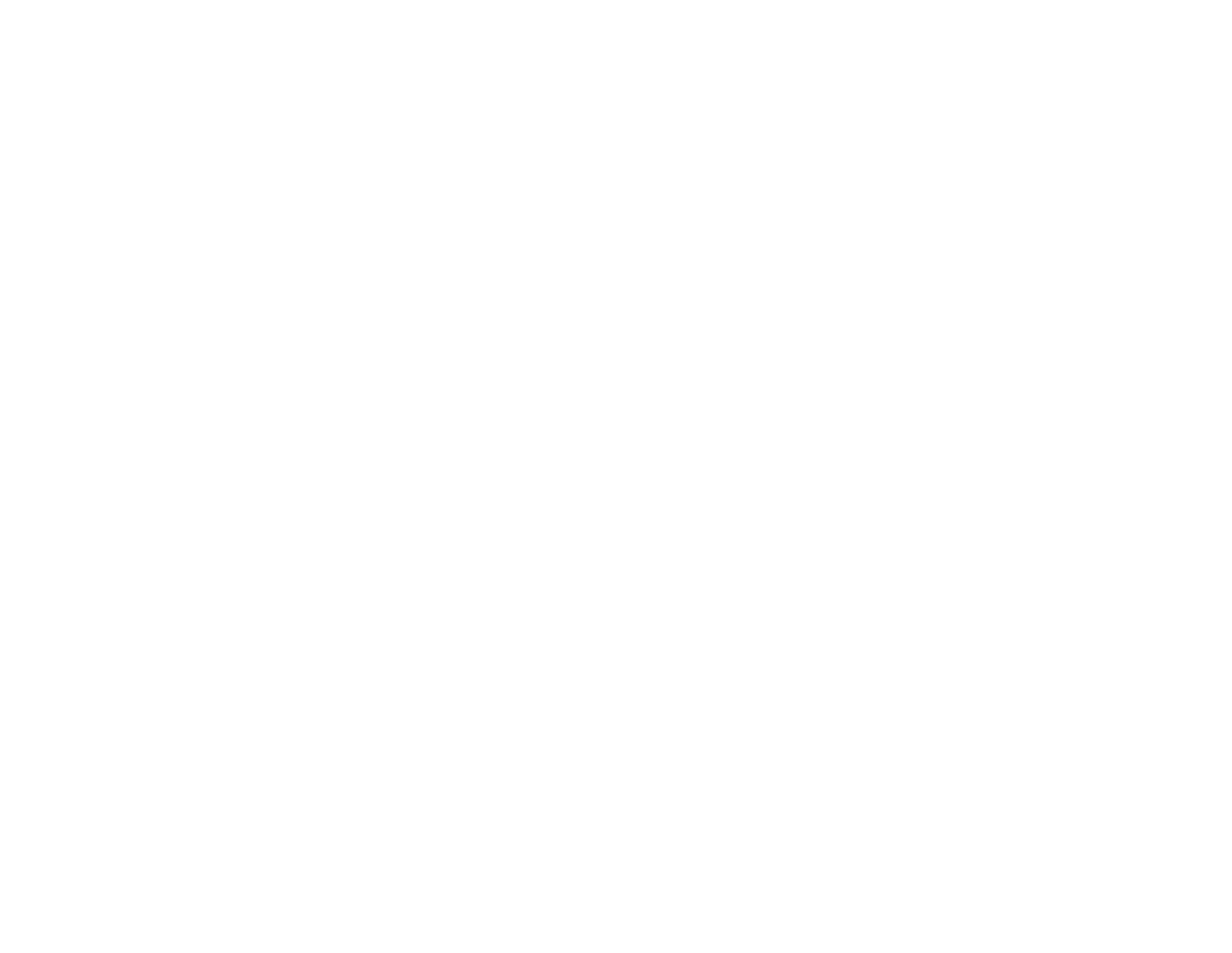| AERONAUTICS, STATEWIDE                                                                        | $\mathbf{1}$ | $\blacksquare$ | - 13         |
|-----------------------------------------------------------------------------------------------|--------------|----------------|--------------|
| AREAWIDE BRIDGE REPLACEMENT AND REHABILITATION                                                | $\mathbf{3}$ | $\sim$ $-$     | $\mathbf{1}$ |
| AREAWIDE CONGESTION MANAGEMENT                                                                | 3            | $-12$          |              |
| AREAWIDE ENVIRONMENTAL PROJECTS                                                               | $\mathbf{3}$ | $-2$           |              |
| AREAWIDE RESURFACING AND REHABILITATION                                                       | $3 - 3$      |                |              |
| AREAWIDE SAFETY AND SPOT IMPROVEMENTS                                                         | $\mathbf{3}$ | $-4$           |              |
| AREAWIDE URBAN STREET RECONSTRUCTION                                                          | $3 - 5$      |                |              |
| <b>BEECH STREET GENERATOR</b>                                                                 | $2 - 35$     |                |              |
| BICYCLE, PEDESTRIAN AND OTHER IMPROVEMENTS                                                    | $1 - 14$     |                |              |
| <b>BOYDS CORNER PARK &amp; RIDE</b>                                                           | $2 - 54$     |                |              |
| BR 111 ON N235 BENGE ROAD OVER RED CLAY CREEK                                                 | $2 - 2$      |                |              |
| BR 148A&B ON N330 GREENBANK ROAD OVER RED CLAY CREEK                                          | $2 - 3$      |                |              |
| BR 159 ON JAMES STREET OVER CHRISTINA RIVER                                                   | $2 - 4$      |                |              |
| BR 191 ON MILLTOWN ROAD OVER MILL CREEK                                                       | $2 - 5$      |                |              |
| BR 227 ON PAPERMILL ROAD OVER MIDDLE RUN TRIBUTARY                                            | $2 - 6$      |                |              |
| BR 238 ON ELIZABETH COURT AND BR 239 ON N352 RED MILL ROAD OVER TRIBUTARY TO WHITE CLAY CREEK | $2 - 7$      |                |              |
| BR 239 ON N352 RED MILL OVER TRIBUTARY                                                        | $2 - 8$      |                |              |
| BR 251 ON N355 HARMONY ROAD OVER WHITE CLAY CREEK                                             | $2 - 9$      |                |              |
| BR 254 ON OLD NEWARK ROAD OVER COOL RUN                                                       | $2^{\circ}$  | $-10$          |              |
| BR 291 ON SONGSMITH DRIVE OVER TRIBUTARY TO SMALLEY'S DAM POND                                | $2^{\circ}$  | $\sim 100$     | 11           |
| BR 308 ON N378 CLARKS CORNER ROAD OVER DRAGON RUN                                             | $2^{\circ}$  | $-12$          |              |
| BR 32 ON FOULK ROAD OVER S. BRANCH NAAMANS CREEK                                              | $2 - 1$      |                |              |
| BR 393 ON SR299 MAIN STREET OVER APPOQUINIMINK RIVER                                          | $2 - 13$     |                |              |
| BR 438 ON BLACKBIRD STATION ROAD OVER BLACKBIRD CREEK                                         | $2 - 14$     |                |              |
| BR 488 ON US 13 SB, SOUTH OF ODESSA                                                           | $2 - 1$      |                | 15           |
| BR 501, 501A, 501B ON SR 141 VIADUCT OVER SR 4                                                | $2 - 16$     |                |              |
| BR 543 ON CARR ROAD OVER SHELLPOT CREEK                                                       | $2 - 17$     |                |              |
| BR 567 ON HAY ROAD OVER SHELLPOT CREEK                                                        | $2 -$        |                | 18           |
| BR 577 ON NORTHEAST BOULEVARD OVER BRANDYWINE CREEK                                           | $2 - 19$     |                |              |
| BR 634 ON SR100 DUPONT ROAD OVER DELAWARE VALLEY RAILROAD                                     | $2 - 20$     |                |              |
| BR 651, NEWPORT ROAD OVER CSX                                                                 | $2 - 21$     |                |              |
| BR 680 ON SR 141 OVER US 13                                                                   | $2 - 22$     |                |              |
| BR 684 ON SOUTH HEALD STREET OVER NORFOLK SOUTHERN RAILROAD                                   | $2 - 23$     |                |              |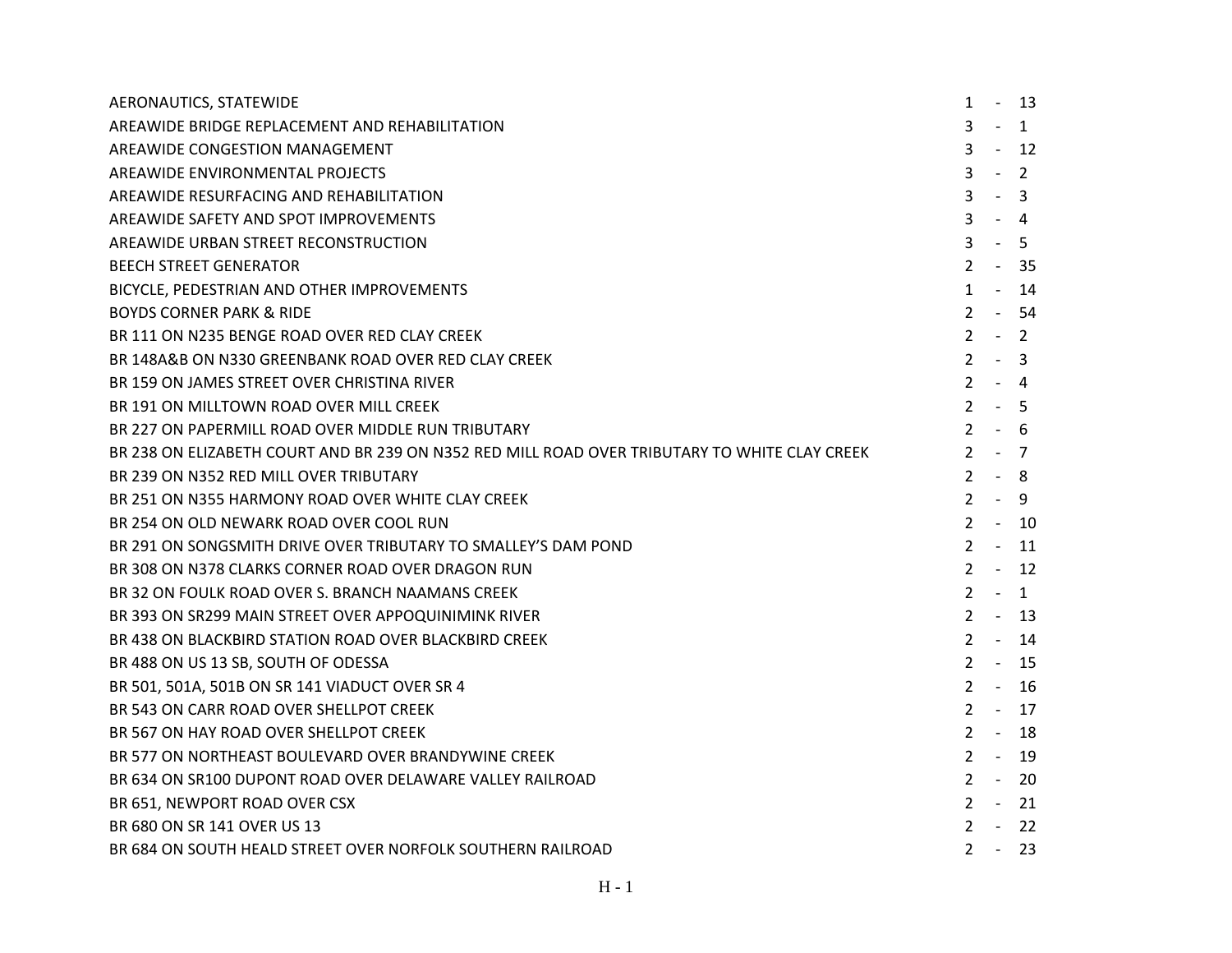| BR 686 ON SOUTH WALNUET STREET OVER NORFOLK SOUTHERN RAILROAD               | $\overline{2}$ | $\mathbb{L}$             | 24             |
|-----------------------------------------------------------------------------|----------------|--------------------------|----------------|
| BR 714 ON N347 CHAPMAN ROAD OVER I-95                                       | $2 -$          |                          | 25             |
| BR 717 ON I-95 OVER SR 1                                                    | $2^{\circ}$    | $\sim 100$               | -26            |
| BR 759 ON I-95 OVER BRANDYWINE RIVER                                        | $2^{\circ}$    | $\sim$ $-$               | 27             |
| BR 813 ON I-495 OVER CHRISTINA RIVER, EMERGENCY REPAIRS                     | $2^{\circ}$    | $\sim$ $-$               | 28             |
| BR 814 ON 12TH STREET OVER NORFOLK SOUTHERN RAILROAD                        | $2^{\circ}$    | $\sim 10^{-11}$          | -29            |
| BRIDGE CE-0097 BARON ROAD OVER CSX REPLACEMENT                              | 3              | $\sim$ $ \sim$           | 6              |
| BRIDGE DESIGN TRAINING PROGRAM                                              | $\mathbf{1}$   | - 15                     |                |
| <b>BRIDGE INSPECTION PROGRAM</b>                                            | $1 -$          |                          | 15             |
| <b>BRIDGE MANAGEMENT PROGRAM</b>                                            |                | $1 - 15$                 |                |
| <b>BRIDGE PAINTING PROGRAM</b>                                              | $1 -$          |                          | $\overline{2}$ |
| BRIDGE PAINTING, NEW CASTLE COUNTY, 2015                                    | $2^{\circ}$    | $\sim 10^{-11}$          | -30            |
| BRIDGE PAINTING, NEW CASTLE COUNTY, 2016                                    | $2^{\circ}$    | $\sim$ $ \sim$           | - 30           |
| <b>BRIDGE PRESERVATION PROGRAM</b>                                          | $\mathbf{1}$   | $-2$                     |                |
| BRIDGE PRESERVATION PROGRAM & BRIDGE PAINTING                               |                | $1 - 2$                  |                |
| BRIDGE STRUCTURE REHABILIATION, NEW CASTLE COUNTY                           | $2 - 1$        |                          | -30            |
| <b>BUS SHELTER GLASS REPLACEMENT</b>                                        | $1 -$          |                          | 10             |
| BUS STOP ADA ACCESSIBILITY - FTA STATE OF GOOD REPAIR GRANT                 | $\mathbf{1}$   | $\sim$ $-$               | 10             |
| <b>BUS STOP IMPROVEMENT PROGRAM</b>                                         | $\mathbf{1}$   | $\sim$                   | 10             |
| CAD/AVL                                                                     | $\mathbf{1}$   | $\sim$ $-$               | 12             |
| CAD/AVL MODEM UPGRADE                                                       | $\mathbf{1}$   | $\sim$ $-$               | 10             |
| CAD/AVL SYSTEM AND TRAPEZE UPGRADE                                          | $\mathbf{1}$   | $\sim$ $-$               | 10             |
| CALL CENTER RECORDER AND UPGRADE                                            | $\mathbf{1}$   | $\sim$ $-$               | 10             |
| CANTILEVER AND OVERHEAD SIGN STRUCTURES, OPEN END, FY16-18                  | $2 -$          |                          | 30             |
| <b>CAVALIERS MITIGATION</b>                                                 | $2^{\circ}$    | $\sim 100$               | 68             |
| CECIL COUNTY TRANPORTATION ALTERNATIVE/ TRANSPORTATION ENHANCEMENT PROJECTS | $\mathbf{3}$   | $\blacksquare$           | 13             |
| CEDAR LANE ROAD AND MARL PIT ROAD INTERSECTION IMPROVEMENTS                 | $\mathbf{2}$   | $\overline{\phantom{a}}$ | 50             |
| CHESAPEAKE AND DELAWARE CANAL TRAIL, MARYLAND                               | 3              | $\sim$                   | 14             |
| CHRISTIANA CRESCENT ELEVATORS                                               | $2^{\circ}$    | $\sim$ $ \sim$           | -55            |
| <b>CHRISTINA RIVER BRIDGE</b>                                               | $2 - -$        |                          | -65            |
| <b>CHRISTINA RIVER BRIDGE APPROACHES</b>                                    | $2 -$          |                          | 65             |
| CHURCHMAN'S CROSSING FAIRPLAY STATION ELEVATOR                              |                |                          | $2 - 72$       |
| CHURCHMAN'S CROSSING FAIRPLAY STATION PARKING                               | $\mathbf{2}$   | $\blacksquare$           | 72             |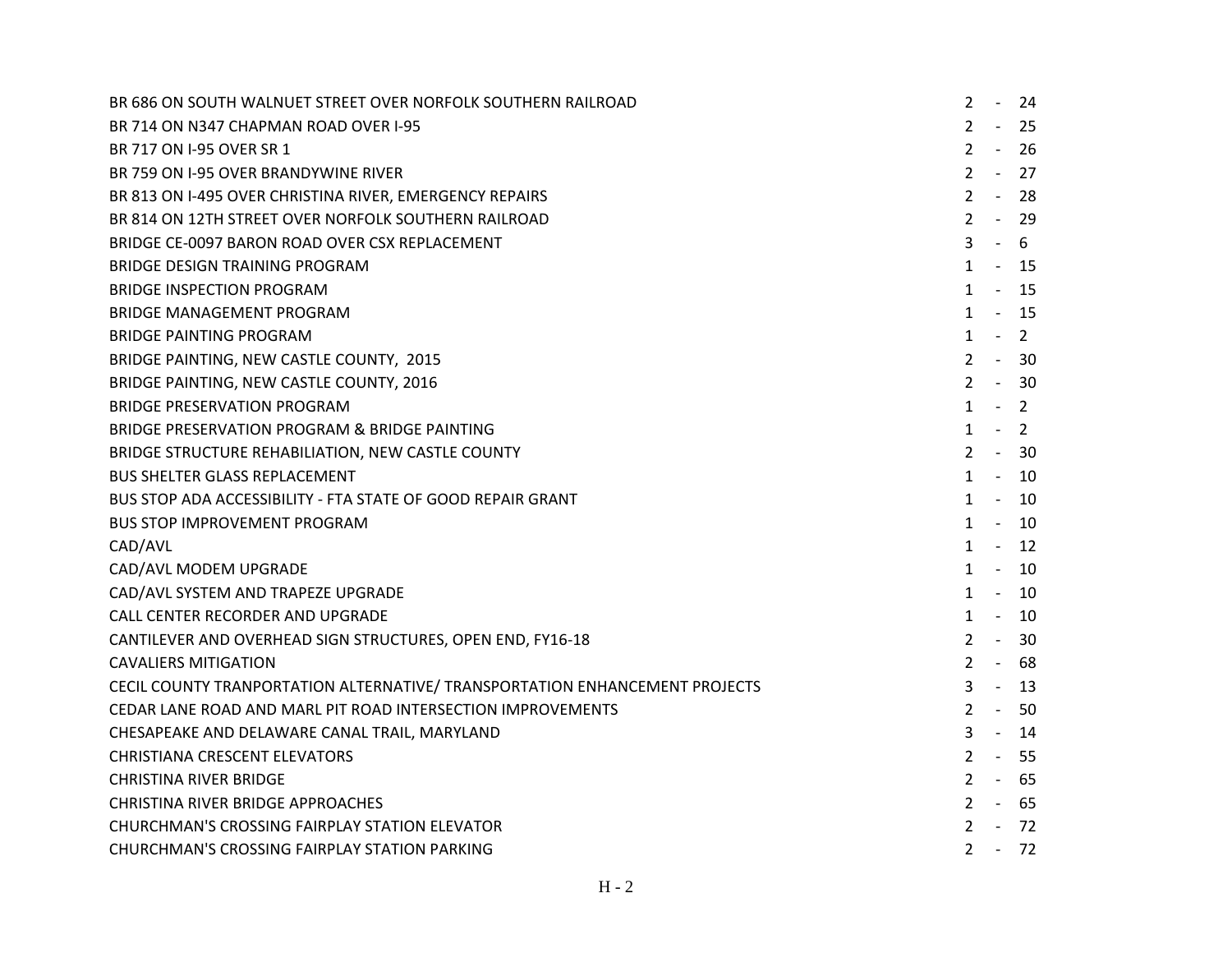| CITY OF NEW CASTLE IMPROVEMENTS                                         | 2            | $\sim$ $-$     | 39    |
|-------------------------------------------------------------------------|--------------|----------------|-------|
| CITY OF WILMINGTON BUS STOP BEAUTIFICATION                              | $2 -$        |                | -55   |
| <b>CLAYMONT SIDEWALKS: MYRTLE AND MANOR AVENUES</b>                     | $2 -$        |                | 40    |
| <b>CLAYMONT TRAIN STATION</b>                                           | $2 - 41$     |                |       |
| <b>COMMUNITY TRANSPORTATION FUND</b>                                    | $\mathbf{1}$ | $\sim$ $-$     | 3     |
| <b>CONTROL CENTER DISPATCH STATEWIDE</b>                                | $\mathbf{1}$ | $\sim$ $-$     | 10    |
| <b>CORRIDOR CAPACITY PRESERVATION</b>                                   | $\mathbf{1}$ | $\sim$ $-$     | -16   |
| DAM PRESERVATION PROGRAM                                                | $1 - 4$      |                |       |
| DISADVANTAGED BUSINESS ENTERPRISE                                       | $1 - 22$     |                |       |
| <b>D-MARC BEECH STREET</b>                                              | $2 - 35$     |                |       |
| DMV MAINFRAME MODERNIZATION PROJECT FY2013                              | $1 - 22$     |                |       |
| DMV TOLL EQUIPMENT UPGRADE                                              | $\mathbf{1}$ | $\sim$ $-$     | 22    |
| <b>EDUCATION AND TRAINING</b>                                           | $1 - 27$     |                |       |
| ELKTON ROAD, MD LINE TO CASHO MILL ROAD                                 | $2^{\circ}$  | $\sim 100$     | -52   |
| <b>ENGINEERING AND CONTINGENCIES</b>                                    | $1 - 27$     |                |       |
| ENGINEERING AND CONTINGENCY                                             | $1 - 27$     |                |       |
| <b>ENTERPRISE DOCUMENT MANAGEMENT</b>                                   | $1 - 22$     |                |       |
| ENVIRONMENTAL IMPROVEMENTS                                              | $1 - 27$     |                |       |
| <b>EQUIPMENT</b>                                                        | $1 - 5$      |                |       |
| <b>FARE COLLECTION IMPROVEMENTS</b>                                     | $\mathbf{1}$ |                | $-12$ |
| FASHION CENTER ENTRANCE: ROAD A AND CENTRE BOULEVARD                    | $2^{\circ}$  | $\sim 100$     | -42   |
| FEDERAL LAND ACCESS PROGRAM                                             | $1 -$        |                | -28   |
| FUEL MANAGEMENT SOFTWARE SYSTEM                                         | $1 -$        |                | -10   |
| <b>GARASCHES LANE</b>                                                   | $2 - 43$     |                |       |
| <b>GLENVILLE WETLAND BANK</b>                                           | $2 -$        |                | -31   |
| GRUBB ROAD: FOULK ROAD TO SR 92, NAAMAN'S ROAD, PEDESTRIAN IMPROVEMENTS | $2^{\circ}$  |                | - 44  |
| <b>HAZARD ELIMINATION PROGRAM</b>                                       | $\mathbf{1}$ | $\sim$ $ \sim$ | 20    |
| HEP NCC, I-495 AT PHILADELPHIA PIKE                                     | 2            |                | - 47  |
| HEP NCC, SR 273 AND RED MILL ROAD CONNECTOR INTERSECTION IMPROVEMENTS   | $2^{\circ}$  |                | - 45  |
| HEP NCC, SR 72 AND OLD BALTIMORE PIKE INTERSECTION IMPROVEMENTS         | $2^{\circ}$  |                | $-45$ |
| HEP NCC, SR2, WOLLASTON ROAD TO MILLTOWN ROAD                           | $2 - 45$     |                |       |
| HEP NCC, SR41 AND FAULKLAND ROAD INTERSECTION                           | $2 - 45$     |                |       |
| HEP NCC, US 40 AT GLASGOW AVENUE                                        | $2^{\circ}$  |                | - 45  |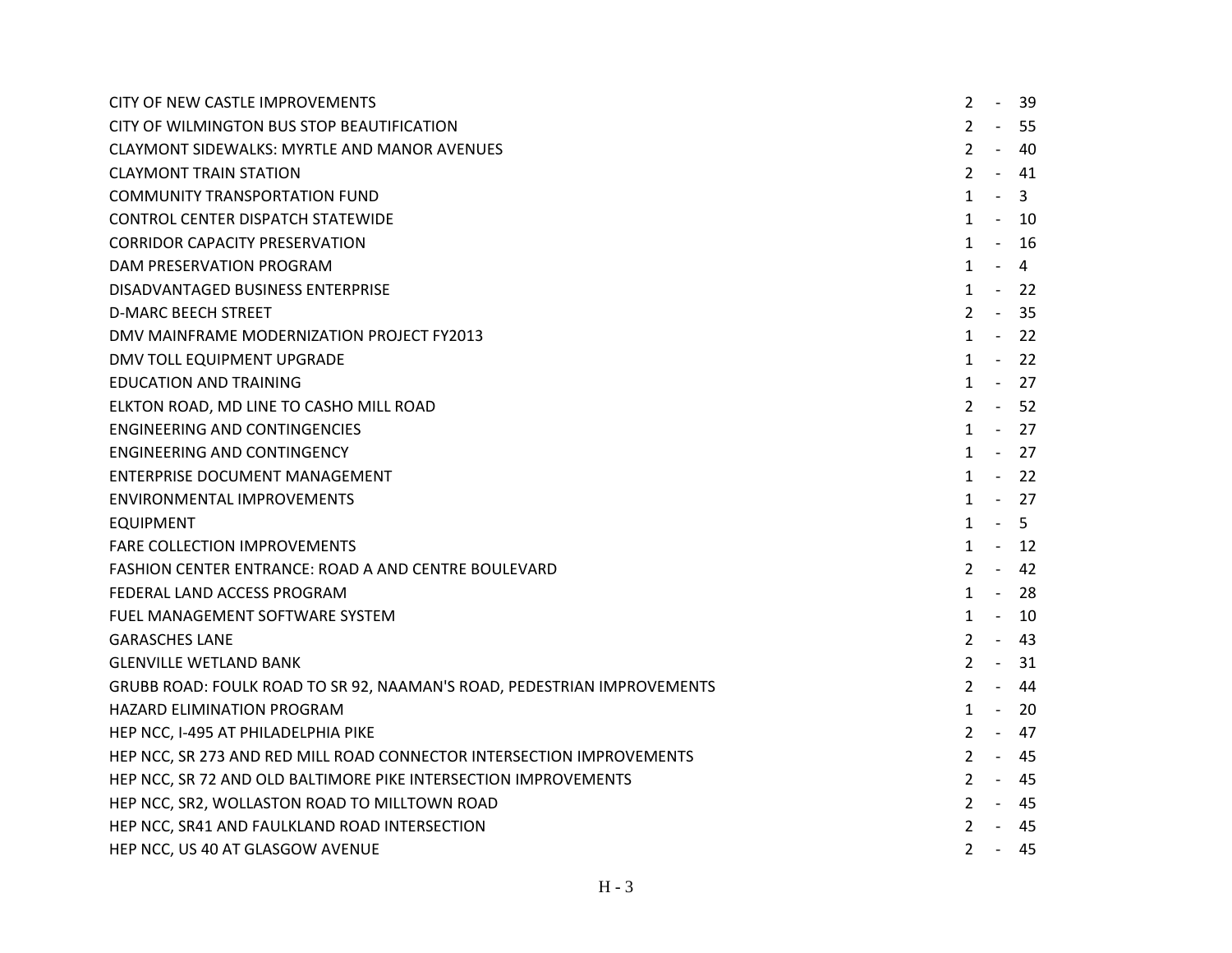| HIGH RISK RURAL ROADS PROGRAM                                            | $\mathbf{1}$   | $\sim$          | -20   |
|--------------------------------------------------------------------------|----------------|-----------------|-------|
| HIGHWAY SAFETY IMPROVEMENT PROGRAM, NEW CASTLE COUNTY                    | $2 -$          |                 | -45   |
| HSIP NCC, CHURCHMANS ROAD WB, CHRISTIANA HOSPITAL TO SR 1                | $2 -$          |                 | 46    |
| HSIP NCC, I-95, N213 CARR ROAD & N3, MARSH ROAD INTERCHANGE IMPROVEMENTS | $2 - 1$        |                 | - 46  |
| HSIP NCC, N282, MILL CREEK ROAD AND STONEY BATTER ROAD INTERSECTION      | $2^{\circ}$    | $\sim$ $\sim$   | 46    |
| HSIP NCC, N54, HOWELL SCHOOL ROAD, SR 896 TO SR 71                       | $2^{\circ}$    | $\sim 100$      | 46    |
| HSIP NCC, OLD BALTIMORE PIKE AND SALEM CHURCH ROAD                       | $2^{\circ}$    | $\sim 10^{-10}$ | 46    |
| HSIP NCC, SR 273 AND HARMONY ROAD INTERSECTION IMPROVEMENT               | $2^{\circ}$    |                 | $-46$ |
| HSIP NCC, SR 273, APPLEBY ROAD TO AIRPORT ROAD                           | $2 - 1$        |                 | -46   |
| HSIP NCC, SR 41 AND HERCULES ROAD INTERSECTION IMPROVEMENTS              | $2 - 1$        |                 | 46    |
| HSIP NCC, SR 71, OLD PORTER ROAD TO SR 7                                 | $2 - 47$       |                 |       |
| <b>I-295 IMPROVEMENTS</b>                                                | $2 - 1$        |                 | - 32  |
| I-95 / US 202 INTERCHANGE                                                | $2 - 69$       |                 |       |
| I-95 AND SR141 INTERCHANGE, RAMPS G & F IMPROVEMENTS                     | $2 -$          |                 | 51    |
| <b>I-95 AND SR896 INTERCHANGE</b>                                        | $2 - 68$       |                 |       |
| <b>I-95 CROSSOVER RELOCATION</b>                                         | $2 -$          |                 | 33    |
| I-95: MARYLAND STATE LINE TO I-295                                       | $2 - 67$       |                 |       |
| <b>INDUSTRIAL STREETS</b>                                                | $1 - 28$       |                 |       |
| INFORMATION TECHNOLOGY INITIATIVES PROGRAM                               | $1 - 22$       |                 |       |
| <b>INTERSECTION IMPROVEMENTS</b>                                         | $1 - 17$       |                 |       |
| INTERSTATE BRIDGE MAINTENANCE, SOUTH (ADVERTISEMENT & CONSTRUCTION)      | $2 -$          |                 | 30    |
| <b>INTERSTATE MAINTENANCE</b>                                            | $2^{\circ}$    | $\sim 100$      | 33    |
| INTERSTATE MAINTENANCE DRAINAGE REPAIR, FY14-FY16, OPEN-END              | $2 -$          |                 | 33    |
| <b>INVENTORY BAR CODING</b>                                              | $1 - 10$       |                 |       |
| JAMISON CORNER ROAD RELOCATED AT BOYDS CORNER ROAD                       | $2 -$          |                 | 50    |
| JOB ACCESS REVERSE COMMUTE                                               | $1 - 12$       |                 |       |
| JOB ACCESS/REVERSE COMMUTE (JARC)                                        | $\mathbf{3}$   | $-7$            |       |
| <b>JUSTISON LANDING</b>                                                  | $2 - 65$       |                 |       |
| LIGHTING REPLACEMENT, INTERSTATE, OPEN END, FY15-FY16                    | $2 - 33$       |                 |       |
| LOCAL TRANSPORTATION ASSISTANCE PROGRAM                                  | $1 - 28$       |                 |       |
| MAINTENANCE EQUIPMENT AND TOOLS (TRANSIT) PROGRAM                        | $1 -$          |                 | 12    |
| MANOR AVENUE SIDEWALK IMPROVEMENTS                                       | $2 - 40$       |                 |       |
| <b>MARC MAINTENANCE FACILITY</b>                                         | $\overline{3}$ | $-8$            |       |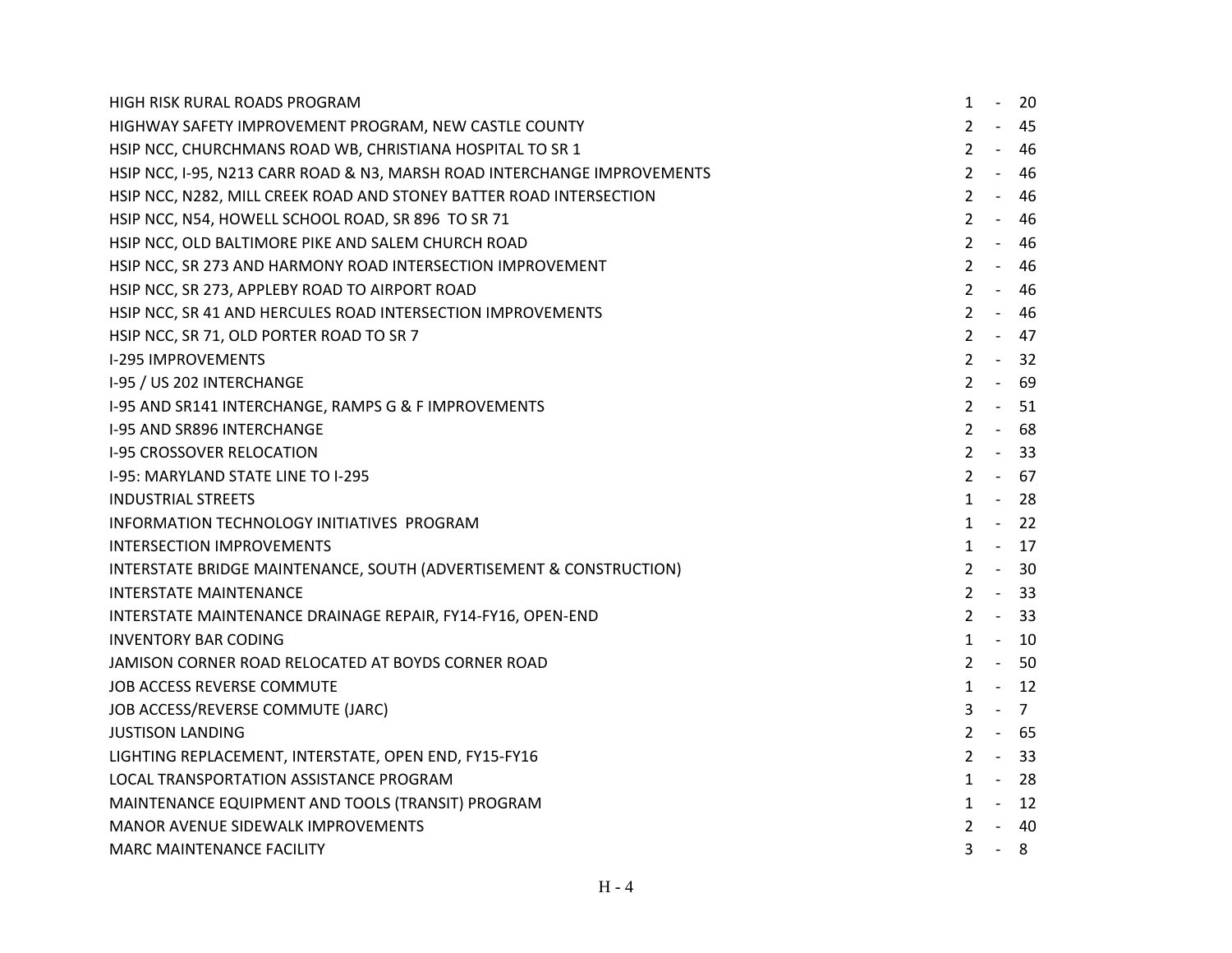| <b>MATERIALS AND MINOR CONTRACTS</b>                             | $\mathbf{1}$ | - 6   |                |
|------------------------------------------------------------------|--------------|-------|----------------|
| MD 222 BRIDGE OVER ROCK RUN                                      | $3 - 9$      |       |                |
| MD 272 BRIDGE OVER AMTRAK                                        | $3 - 15$     |       |                |
| METROPOLITAN PLANNING ORGANIZATION / FHWA                        | $1 -$        |       | -28            |
| METROPOLITAN PLANNING ORGANIZATION / FTA                         | $1 - 28$     |       |                |
| MUNICIPAL STREET AID                                             | $1 -$        |       | $\overline{7}$ |
| MUTCD COMPLIANCE PROGRAM                                         | $\mathbf{1}$ | - 26  |                |
| <b>MYRTLE AVENUE SIDEWALK IMPROVEMENTS</b>                       | $2^{\circ}$  |       | - 40           |
| N15, BOYDS CORNER ROAD, CEDAR LANE ROAD TO US 13                 | $2 - 50$     |       |                |
| N412, LOREWOOD GROVE ROAD, RD 412A TO SR 1                       | $2 - 50$     |       |                |
| N427, CEDAR LANE ROAD, MARL PIT ROAD, TO BOYDS CORNER ROAD       | $2 - 50$     |       |                |
| NEW CASTLE COUNTY INDUSTRIAL TRACK GREENWAY                      | $2 - 70$     |       |                |
| NEW FREEDOM OPERATING ASSISTANCE                                 | $3 - 16$     |       |                |
| NEW FREEDOM PROGRAM STATEWIDE                                    | $1 - 12$     |       |                |
| NEWARK REGIONAL TRANSPORTATION CENTER, PARKING LOT & ACCESS ROAD | $2 - 73$     |       |                |
| NEWARK REGIONAL TRANSPORTATION CENTER, PLANNING AND DESIGN       | $2 - 73$     |       |                |
| NORTHEAST CORRIDOR ALLOCATION POLICY                             | $2 - 72$     |       |                |
| NORTHEAST CORRIDOR IMPROVEMENTS YARD TO RAGAN, CIVIL, STRUCTURAL | $2 - 73$     |       |                |
| ON THE JOB TRAINING / SUPPORTIVE SERVICES                        | $1 - 22$     |       |                |
| <b>OVERHEAD SIGN STRUCTURES, I-495</b>                           | $2 - 30$     |       |                |
| PARATRANSIT REPLACEMENT BUSES                                    | $1 - 12$     |       |                |
| PAVING AND REHABILITATION PROGRAM                                | $1 - 8$      |       |                |
| PEDESTRIAN ADA ACCESSIBILITY                                     | $1 - 28$     |       |                |
| <b>PLANNING</b>                                                  | $1 - 28$     |       |                |
| PLANNING PROGRAM DEVELOPMENT                                     | $1 -$        |       | 28             |
| POSSUM PARK RD AND OLD POSSUM PARK RD INTERSECTION               | $2 - 48$     |       |                |
| PREVENTIVE MAINTENANCE - NEW CASTLE COUNTY                       | $2 - 36$     |       |                |
| PROPANE FUELING STATIONS                                         | $1 - 10$     |       |                |
| RADIO REPLACEMENT (HAND HELD)                                    | $1 - 12$     |       |                |
| RAIL CROSSING SAFETY                                             | 1 - 18       |       |                |
| RAIL IMPROVEMENTS: NEW CASTLE COUNTY                             | $2 - 71$     |       |                |
| <b>RAIL PRESERVATION</b>                                         | $1 - 9$      |       |                |
| RECREATIONAL TRAILS                                              | $\mathbf{1}$ | $-19$ |                |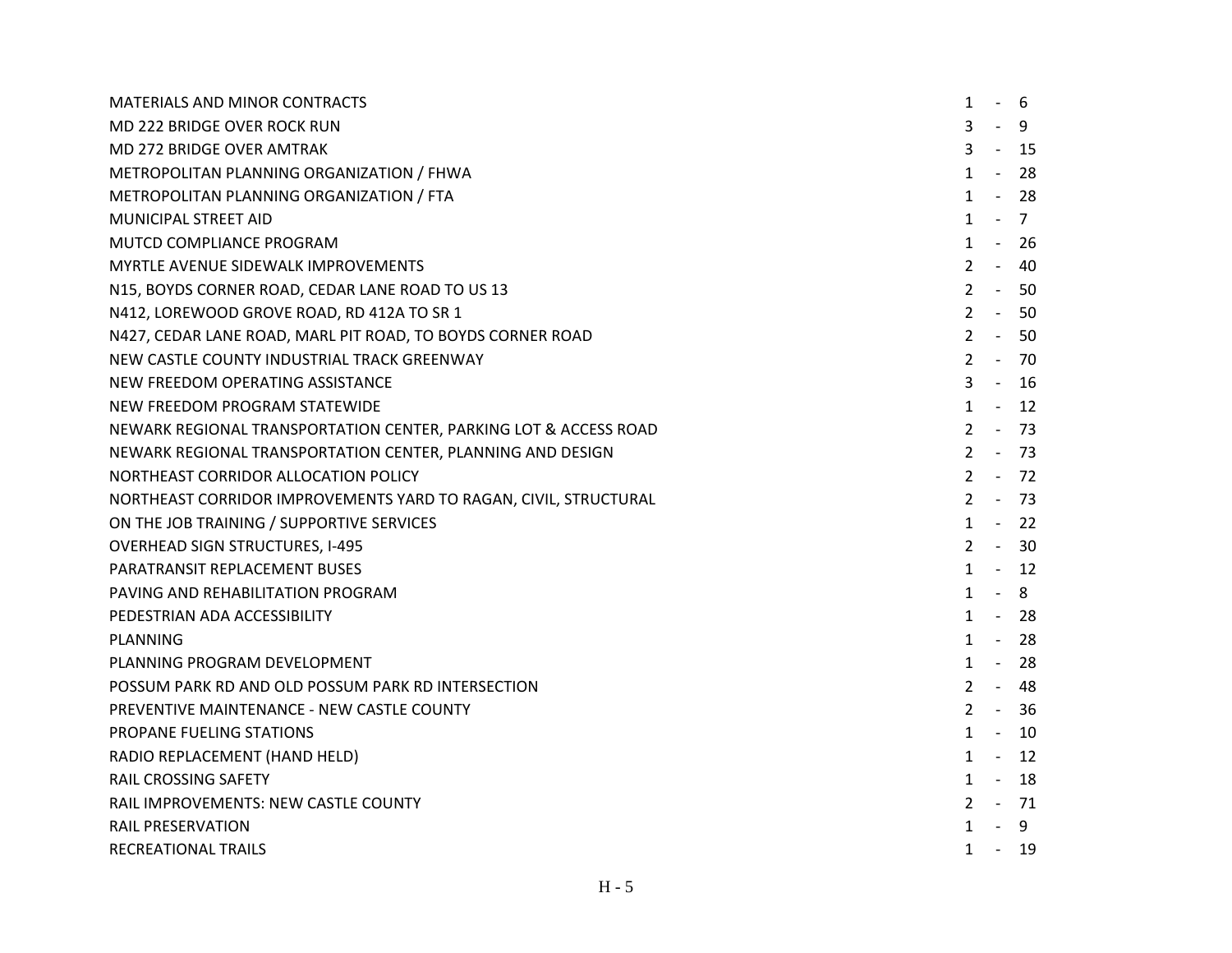| REHABILITATION OF I-95 FROM I-495 TO NORTH OF BRANDYWINE RIVER BRIDGE     | $\mathbf{2}$ | $\sim$ $-$     | 34       |
|---------------------------------------------------------------------------|--------------|----------------|----------|
| RIDESHARE PROGRAM / TRIP MITIGATION                                       | $1 -$        |                | 26       |
| RIVERFRONT INITIATIVES DEVELOPMENT                                        | $2 -$        |                | 65       |
| RIVERFRONT RAIL RELOCATION AND PARKING IMPROVEMENTS                       | $2 - 1$      |                | 65       |
| ROAD A / SR7 IMPROVEMENTS                                                 | $2 -$        |                | 68       |
| RURAL TECHNICAL ASSISTANCE PROGRAM                                        | $1 -$        |                | 28       |
| SAFE ROUTES TO SCHOOL                                                     | $\mathbf{1}$ | $\sim 100$     | -28      |
| <b>SAFETY IMPROVEMENTS</b>                                                | $1 -$        |                | 20       |
| SAFETY PROGRAM 80/20                                                      | $1 -$        |                | -20      |
| <b>SCENIC BYWAYS</b>                                                      | $1 - 28$     |                |          |
| SECTION 154 PENALTY TRANSFER (SANCTION) PROGRAM                           | $1 - 20$     |                |          |
| SHIPLEY STREET BRIDGE REHABILITATION                                      |              |                | $2 - 72$ |
| SIGNAGE AND PAVEMENT MARKINGS                                             |              | $1 -$          | 21       |
| SMALL URBAN TRANSIT SYSTEM - CAPITAL ASSISTANCE                           | 3            |                | $-10$    |
| SMALL URBAN TRANSIT SYSTEM - OPERATING ASSISTANCE                         | $\mathbf{3}$ |                | - 11     |
| SOUTHERN NEW CASTLE COUNTY IMPROVEMENTS                                   | $2 - 1$      |                | 49       |
| SR 1 / I-95 INTERCHANGE                                                   | $2 - 68$     |                |          |
| SR 1 NORTHBOUND AUXILIARY LANE, US 40 TO SR 273                           | $2 - 75$     |                |          |
| SR 1 WIDENING, SR273 TO THE ROTH BRIDGE                                   | $2 - 75$     |                |          |
| SR 1 WIDENING: SR 273 TO ROTH BRIDGE                                      |              |                | $2 - 74$ |
| SR 141 AND COMMONS BOULEVARD INTERSECTION IMPROVEMENTS                    |              |                | $2 - 51$ |
| SR 141/I-95 INTERCHANGE                                                   | $2 - 51$     |                |          |
| SR 2 / RED MILL ROAD INTERSECTION IMPROVEMENTS                            | $2 - 45$     |                |          |
| SR 2, ELKTON ROAD: MARYLAND STATE LINE TO SR 273, DELAWARE AVENUE, NEWARK |              |                | $2 - 52$ |
| SR 273 / CHAPMAN ROAD INTERSECTION IMPROVEMENTS                           |              |                | $2 - 47$ |
| SR 299: SR 1 TO CATHERINE STREET                                          | $2 - 76$     |                |          |
| SR 4, CHRISTINA PARKWAY FROM SR 2 TO SR 896                               | $2 - 53$     |                |          |
| SR 7, NEWTOWN ROAD TO SR 273                                              |              |                | $2 - 77$ |
| SR 72/SR 1 DIVERGING DIAMOND INTERCHANGE                                  | $2 -$        |                | - 75     |
| SR 72: MCCOY ROAD TO SR 71                                                | $2 - 78$     |                |          |
| SR 9, RIVER ROAD AREA IMPROVEMENTS, FLOOD REMEDIATION                     |              |                | $2 - 39$ |
| STATEWIDE PLANNING & RESEARCH PROGRAM / FHWA                              |              |                | $1 - 28$ |
| STATEWIDE PLANNING & RESEARCH PROGRAM / FTA                               | $\mathbf{1}$ | $\sim$ $ \sim$ | - 28     |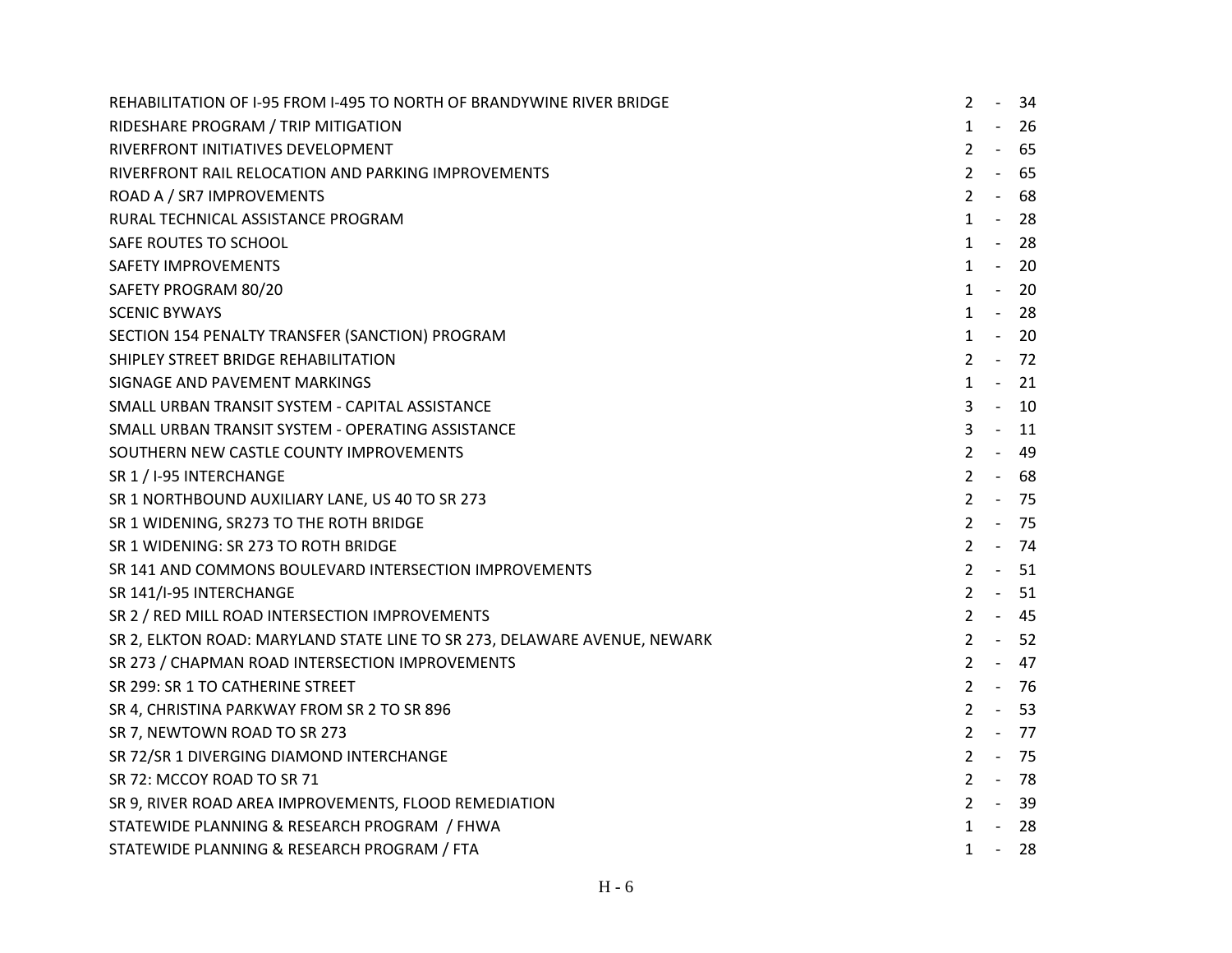| STATEWIDE TRANSIT SAFETY AND SECURITY IMPROVEMENTS                              | $\mathbf{1}$   | $\sim$ | 10       |
|---------------------------------------------------------------------------------|----------------|--------|----------|
| STRUCTURE MAINTENANCE, NORTH DISTRICT, OPEN END, FY15FY17                       | $2 -$          |        | 30       |
| SUMMER TRANSPORTATION INSTITUTE PROGRAM                                         |                |        | $1 - 22$ |
| SUSQUEHANNA RIVER RAIL BRIDGE                                                   | $\overline{3}$ |        | - 17     |
| TAXI PILOT EQUIPMENT START-UP                                                   | $1 -$          |        | 12       |
| <b>TECHNOLOGY</b>                                                               | $1 -$          |        | 22       |
| THIRD TRACK AMTRAK PHASE                                                        |                |        | $2 - 73$ |
| TRAFFIC CALMING PROGRAM                                                         |                |        | $1 - 23$ |
| TRAFFIC SIGNAL REVOLVING FUND PROGRAM                                           |                |        | $1 - 26$ |
| TRANSIT FACILITIES PRESERVATION, NEW CASTLE COUNTY                              | $2 -$          |        | 35       |
| TRANSIT FACILITIES, DELAWARE STATEWIDE                                          |                |        | $1 - 10$ |
| TRANSIT FACILITIES, NEW CASTLE COUNTY                                           |                |        | $2 - 54$ |
| TRANSIT FACILITIES, WILMINGTON                                                  |                |        | $2 - 55$ |
| TRANSIT FACILITY MINOR CAPITAL PROJECTS                                         |                |        | $1 - 10$ |
| TRANSIT SYSTEMS EQUIPMENT                                                       |                |        | $1 - 10$ |
| TRANSIT VEHICLE EXPANSION - NEW CASTLE COUNTY                                   | $2 - 79$       |        |          |
| TRANSIT VEHICLE REPLACEMENT (1) 40' LOW FLOOR BUS NCC FY19                      | $2 - 36$       |        |          |
| TRANSIT VEHICLE REPLACEMENT (1) 45' OTR BUS NCC FY21                            | $2 -$          |        | 36       |
| TRANSIT VEHICLE REPLACEMENT (2) 30' LOW FLOOR BUSES NCC FY15                    | $2 -$          |        | 36       |
| TRANSIT VEHICLE REPLACEMENT (2) 40' LOW FLOOR BUSES FY17                        | $2 - 36$       |        |          |
| TRANSIT VEHICLE REPLACEMENT (2) 40' LOW FLOOR FY17                              |                |        | $2 - 36$ |
| TRANSIT VEHICLE REPLACEMENT (2) 45' OTR BUSES NCC FY17                          | $2 - 36$       |        |          |
| TRANSIT VEHICLE REPLACEMENT (3) FIXED ROUTE CUTAWAY BUSES NCC FY17              | $2 -$          |        | - 36     |
| TRANSIT VEHICLE REPLACEMENT (3) FIXED ROUTE CUTAWAY BUSES NCC FY22              | $2 - 36$       |        |          |
| TRANSIT VEHICLE REPLACEMENT (31, 32) 40' HEAVY DUTY LOW FLOOR BUSES NCC FY14-15 | $2 - 37$       |        |          |
| TRANSIT VEHICLE REPLACEMENT (60) 40' LOW FLOOR BUSES NCC FY20                   | $2 - 37$       |        |          |
| TRANSIT VEHICLE REPLACEMENT (7) 40' LOW FLOOR BUSES NCC FY19                    |                |        | $2 - 37$ |
| TRANSIT VEHICLE REPLACEMENT (7) 40' LOW FLOOR BUSES NCC FY21                    | $2 - 37$       |        |          |
| TRANSIT VEHICLE REPLACEMENT (9) 30' LOW FLOOR BUSES NCC FY20                    | $2 - 37$       |        |          |
| TRANSIT VEHICLE REPLACEMENT 5310 PROGRAM - STATEWIDE                            | $1 -$          |        | 12       |
| TRANSIT VEHICLE REPLACEMENT AND REFURBISHMENT-NCC                               | $2 - 36$       |        |          |
| TRANSIT VEHICLE REPLACEMENT PARATRANSIT BUSES NCC FY16-22                       |                |        | $2 - 37$ |
| TRANSIT VEHICLE REPLACEMENT SUPPORT VEHICLES NCC FY16 21                        | $2 - 37$       |        |          |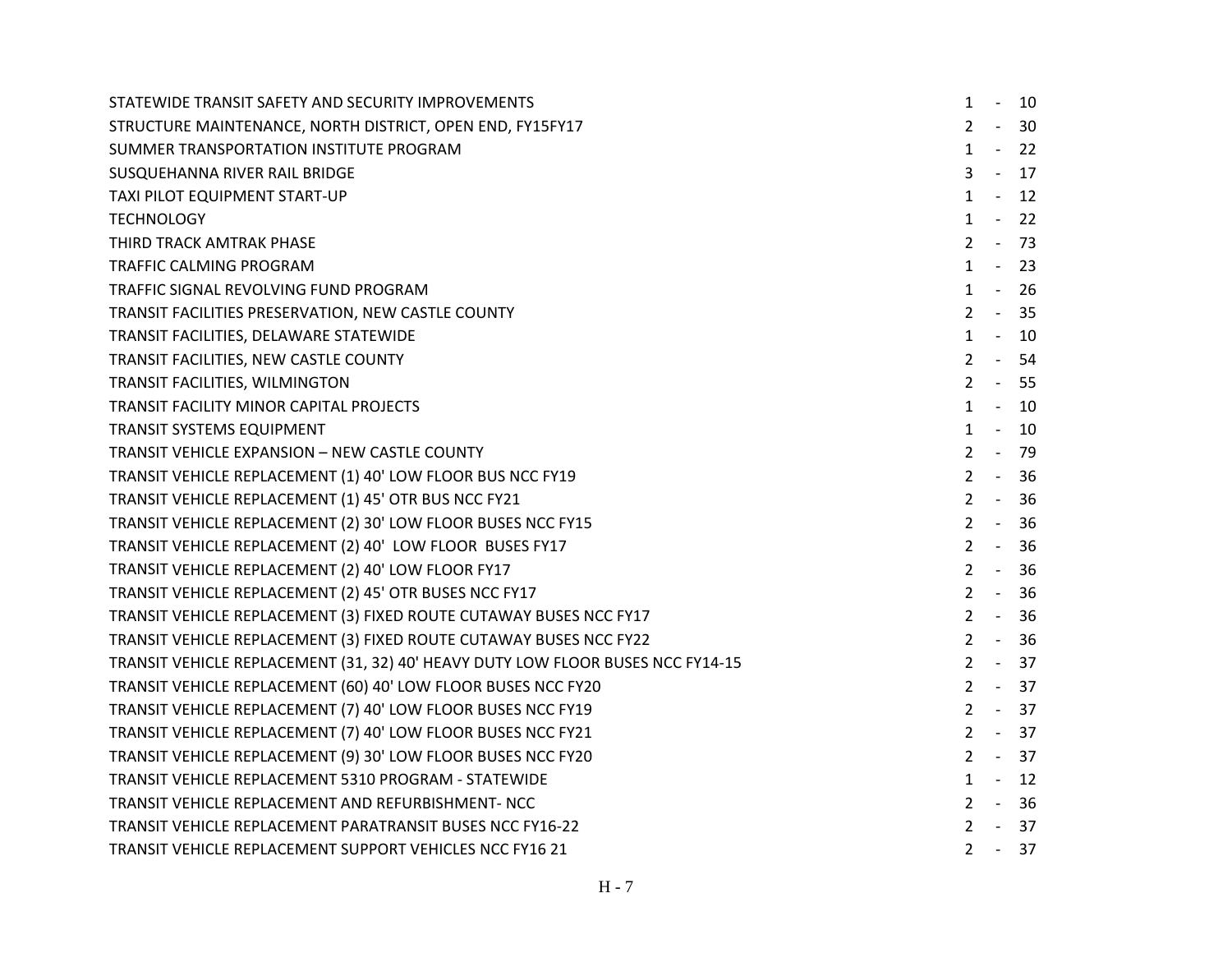| TRANSIT VEHICLE REPLACEMENT UNICITY BUS PURCHASE FY1621                          | 2       | $\sim$ $ \sim$ | 37       |
|----------------------------------------------------------------------------------|---------|----------------|----------|
| TRANSIT VEHICLES - SUPPORT VEHICLES - STATEWIDE                                  | $1 -$   |                | 12       |
| TRANSPORTATION ENHANCEMENTS/TRANSPORTATION ALTERNATIVES PROGRAM - DELAWARE       | $1 - -$ |                | 24       |
| TRANSPORTATION MANAGEMENT IMPROVEMENTS                                           | $1 -$   |                | 25       |
| TRANSPORTATION MANAGEMENT IMPROVEMENTS                                           | $1 -$   |                | 26       |
| TRUCK WEIGH ENFORCEMENT                                                          |         | $1 -$          | 28       |
| <b>TWEEDS MILL PARKING STRUCTURE</b>                                             | $2 - 1$ |                | 38       |
| UNIVERSITY RESEARCH PROGRAM                                                      |         | $1 -$          | 28       |
| US 13, PHILADELPHIA PIKE: CLAYMONT TRANSPORTATION PLAN IMPLEMENTATION            |         |                | $2 - 58$ |
| US 13: DUCK CREEK TO SR 1                                                        |         |                | $2 - 56$ |
| US 13: US 40 - MEMORIAL DRIVE PEDESTRIAN IMPROVEMENTS                            |         |                | $2 - 57$ |
| US 301, GARVEE DEBT SERVICE                                                      |         | $2 - 1$        | 81       |
| US 301, MARYLAND STATE LINE TO SR 1                                              |         | $2 -$          | 81       |
| US 301: MARYLAND STATE LINE TO SR 1                                              | $2 -$   |                | 80       |
| US 40 & SR 896 GRADE SEPARATED INTERSECTION                                      | $2 -$   |                | 60       |
| US 40 / SR 72 INTERSECTION IMPROVEMENTS                                          | $2 -$   |                | 60       |
| US 40 AND SR7 INTERSECTION IMPROVEMENTS                                          | $2 -$   |                | 60       |
| US 40, SALEM CHURCH ROAD TO WALTHER ROAD                                         |         | $2 -$          | -60      |
| US 40: MARYLAND LINE TO US 13, CORRIDOR IMPROVEMENTS                             | $2 -$   |                | -59      |
| VALLEY ROAD / LITTLE BALTIMORE PIKE                                              |         |                | $2 - 61$ |
| WALNUT STREET, FRONT STREET TO 4TH STREET, WILMINGTON                            |         | $2 - 1$        | 63       |
| <b>WESTOWN</b>                                                                   |         |                | $2 - 82$ |
| WIGGINS MILL RD: GREEN GIANT RD TO ST. ANNE'SROAD                                | $2 -$   |                | 82       |
| WILM ADMIN SITE ASBESTOS REMEDIATION & DEMO                                      |         |                | $2 - 35$ |
| WILMINGTON ADMINISTRATION CENTER REHABILITATION - FTA STATE OF GOOD REPAIR GRANT |         |                | $2 - 35$ |
| <b>WILMINGTON INITIATIVES</b>                                                    | $2 -$   |                | -62      |
| WILMINGTON INITIATIVES (CONTINUED)                                               | $2 -$   |                | 63       |
| WILMINGTON INITIATIVES, 4TH STREET, WALNUT ST TO I-95                            |         |                | $2 - 63$ |
| WILMINGTON INITIATIVES, KING AND ORANGE STREETS, MLK BOULEVARD TO 13TH STREET    |         |                | $2 - 63$ |
| WILMINGTON INITIATIVES, WALNUT ST, MLK TO 13TH STREET                            | $2 -$   |                | 63       |
| WILMINGTON OPERATIONS CENTER BUS WASH                                            | $2 -$   |                | 35       |
| <b>WILMINGTON RIVERFRONT</b>                                                     |         | $2 -$          | 64       |
| WILMINGTON SIGNAL IMPROVEMENTS                                                   |         |                | $2 - 66$ |